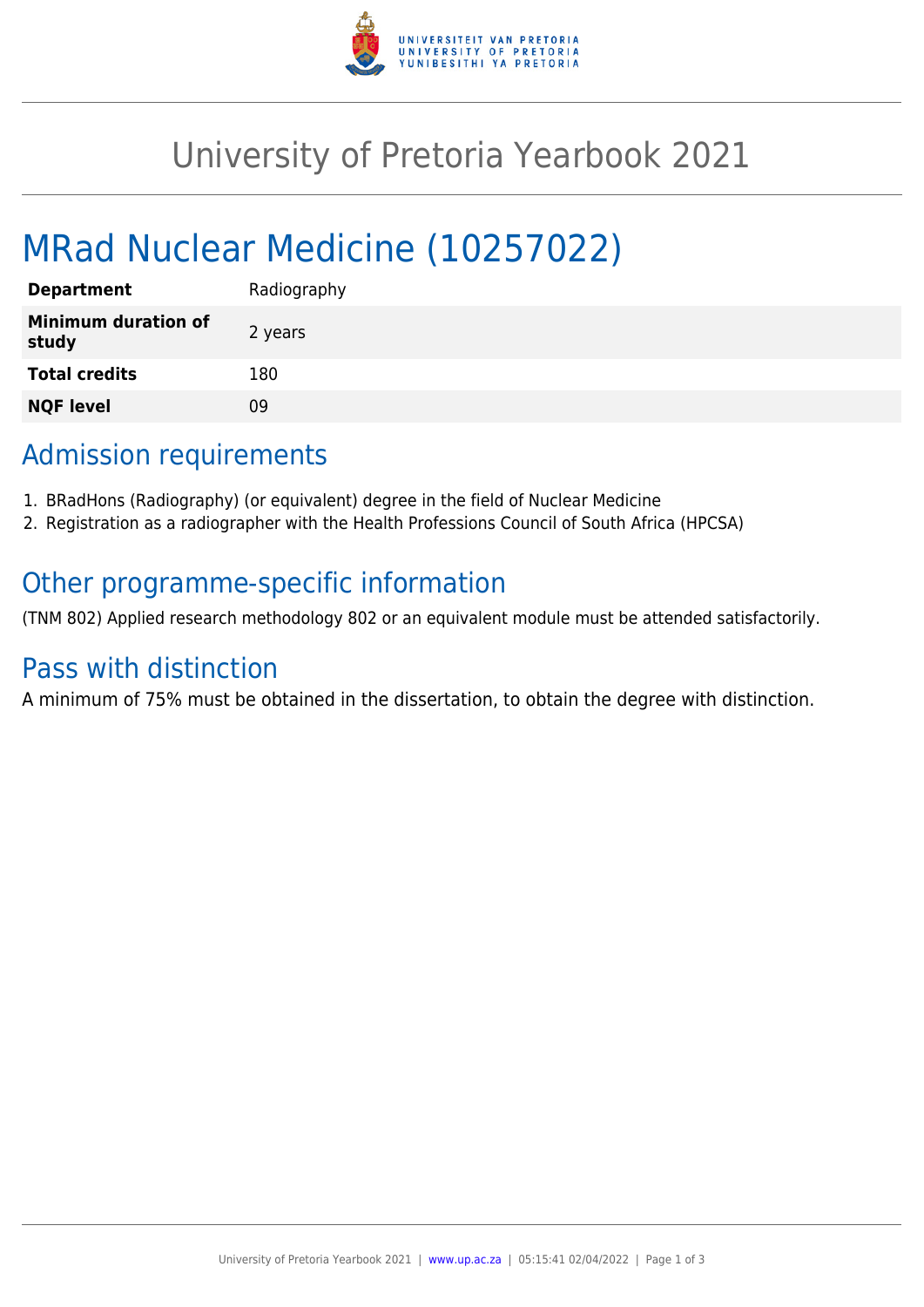

## Curriculum: Year 1

#### **Minimum credits: 180**

#### **Core modules**

[Dissertation: Nuclear medicine 890](https://www.up.ac.za/mechanical-and-aeronautical-engineering/yearbooks/2021/modules/view/KDE 890) (KDE 890) - Credits: 180.00 [Applied research methodology 802](https://www.up.ac.za/mechanical-and-aeronautical-engineering/yearbooks/2021/modules/view/TNM 802) (TNM 802) - Credits: 0.00